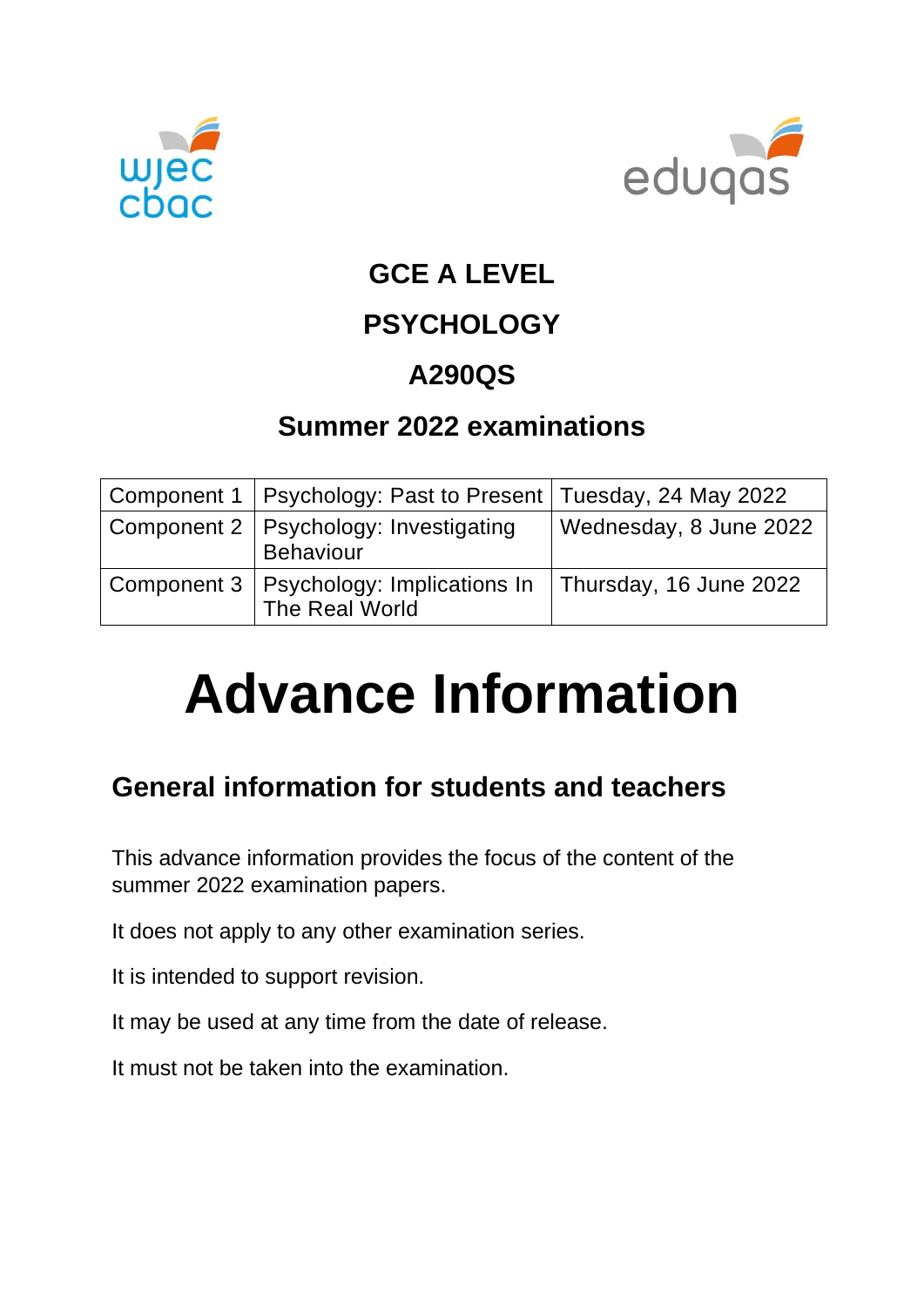## **Subject information for students and teachers**

A guidance document on advance information has been produced by The Joint Council for Qualifications (JCQ) on behalf of all awarding organisations. It can be found [here.](https://www.jcq.org.uk/wp-content/uploads/2021/10/Advance-Information-for-General-Qualifications-2021-22.pdf)

This advance information covers Component 1, Component 2 and Component 3.

The following areas of content are suggested as key areas of focus for revision and final preparation, in relation to the Summer 2022 examinations.

The aim should still be to cover all specification content in teaching and learning.

Some questions may be answerable using more than one area of specified content, including ones not listed.

Students will be expected to draw on knowledge, skills and understanding from across the specification when responding to synoptic questions.

To maintain the validity of certain high tariff questions, there may be some content listed in this advance information that does not appear within the Summer 2022 examinations.

Due to the nature of questions in Component 2, advance information identifies only whether the focus of some questions is social psychology and/or developmental psychology.

Due to the nature of questions in Component 3, advance information identifies only the subtopics from which Section A questions will be drawn.

#### **Component 1**

The assessment will display a variety of questions about the assumptions, therapies, classic research, approaches, and contemporary debates, drawn from across all five approaches.

The focus of assessment will be drawn from the following areas of content:

From the *Biological* approach:

- *Assumptions*: know and understand the assumptions of the biological approach (evolutionary influences; localisation of brain function; neurotransmitters); apply the assumptions to explain a variety of behaviours.
- *Therapy*: know and understand how the biological approach can be used in therapy (drug therapy OR psychosurgery); know and understand the main components of the therapy (drug therapy OR psychosurgery); evaluate the therapy (drug therapy OR psychosurgery), including its effectiveness and ethical considerations.
- *Classic Research*: know, understand and make judgements on Raine, A., Buchsbaum, M. and LaCasse, L. (1997) *Brain abnormalities in murderers indicated by positron emission tomography.* Biological Psychiatry, 42(6), 495-508 (including methodology, procedures, findings, conclusions, ethical issues and social implications).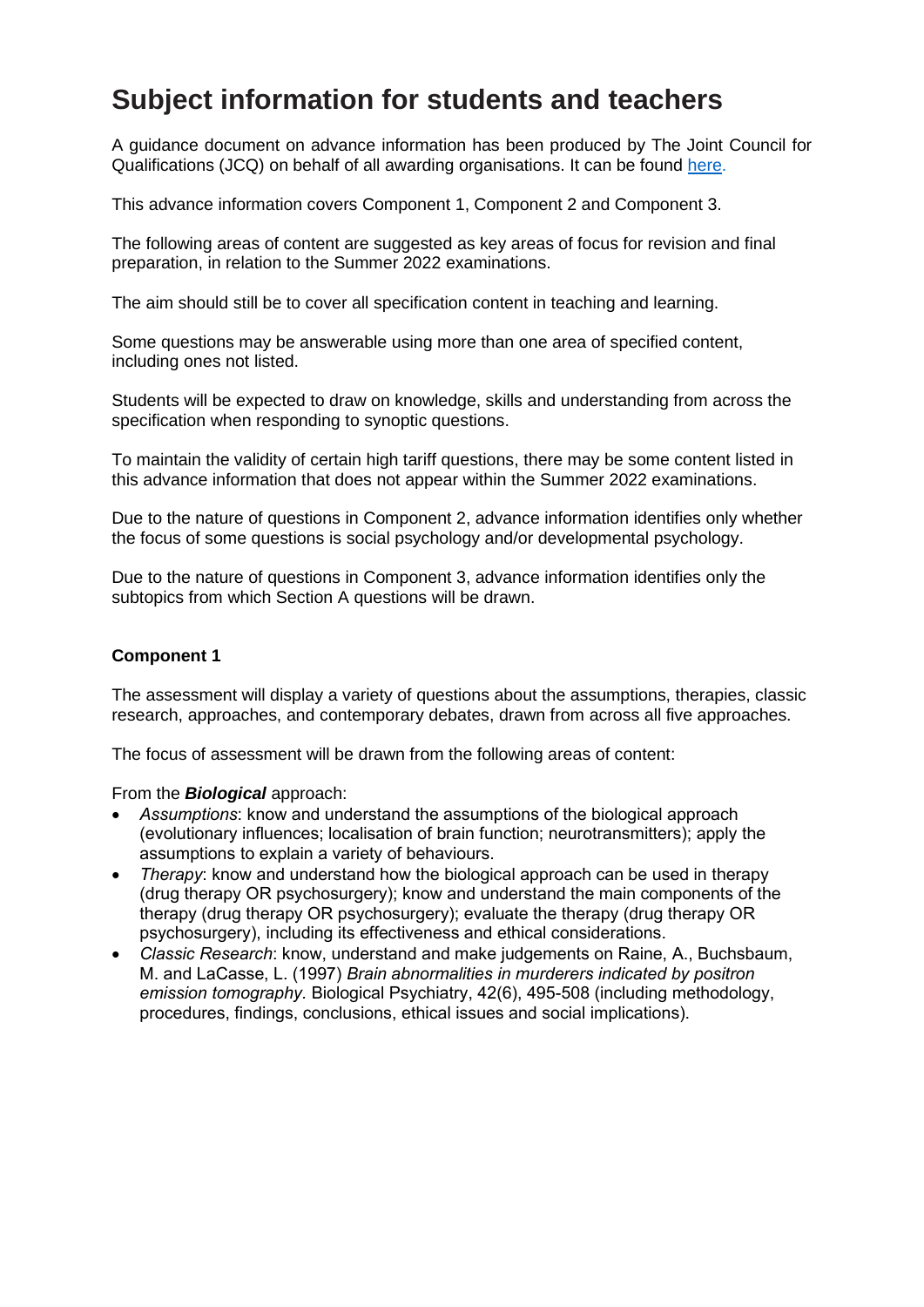#### From the *Psychodynamic* approach:

- *Assumptions*: know and understand the assumptions of the psychodynamic approach (influence of childhood experiences; the unconscious mind; tripartite personality); apply the assumptions to explain a variety of behaviours.
- *Classic Research*: know, understand and make judgements on Bowlby, J. (1944) *Fortyfour juvenile thieves: Their characters and home-life*. International Journal of Psychoanalysis, 25 (19-52), 107-127 (including methodology, procedures, findings, conclusions, ethical issues and social implications)*.*
- *Contemporary Debate*: explore both sides of 't*he mother as primary caregiver of an infant*' debate from a psychological perspective (including the ethical, social and economical implications).

#### From the *Behaviourist* approach:

- *Assumptions*: know and understand the assumptions of the behaviourist approach (blank slate; behaviour learnt through conditioning; humans and animals learn in similar ways); apply the assumptions to explain a variety of behaviours.
- *Approach*: evaluate the behaviourist approach (including strengths, weaknesses and comparison with the four other approaches).
- *Classic Research*: know, understand and make judgements on Watson, J.B. and Rayner, R. (1920) *Conditioned emotional reactions*. Journal of Experimental Psychology, 3 (1), 1-14 (including methodology, procedures, findings, conclusions, ethical issues and social implications).

#### From the *Cognitive* approach:

- *Therapy*: know and understand how the cognitive approach can be used in therapy (cognitive behavioural therapy OR rational emotive behaviour therapy); know and understand the main components of the therapy (cognitive behavioural therapy OR rational emotive behaviour therapy); evaluate the therapy (cognitive behavioural therapy OR rational emotive behaviour therapy), including its effectiveness and ethical considerations.
- *Classic Research*: know, understand and make judgements on Loftus, E. and Palmer, J.C. (1974) *Reconstruction of automobile destruction: an example of the interaction between language and memory*. Journal of Verbal Learning and Verbal Behaviour, 13, 585-589 (including methodology, procedures, findings, conclusions, ethical issues and social implications).
- *Contemporary Debate*: explore both sides of the '*reliability of eye-witness testimony'* debate from a psychological perspective (including the ethical, social and economical implications).

#### From the *Positive* approach:

- *Approach*: evaluate the positive approach (including strengths, weaknesses and comparison with the four other approaches).
- *Contemporary Debate*: explore both sides of the '*relevance of positive psychology in today's society*' debate from a psychological perspective (including the ethical, social and economical implications).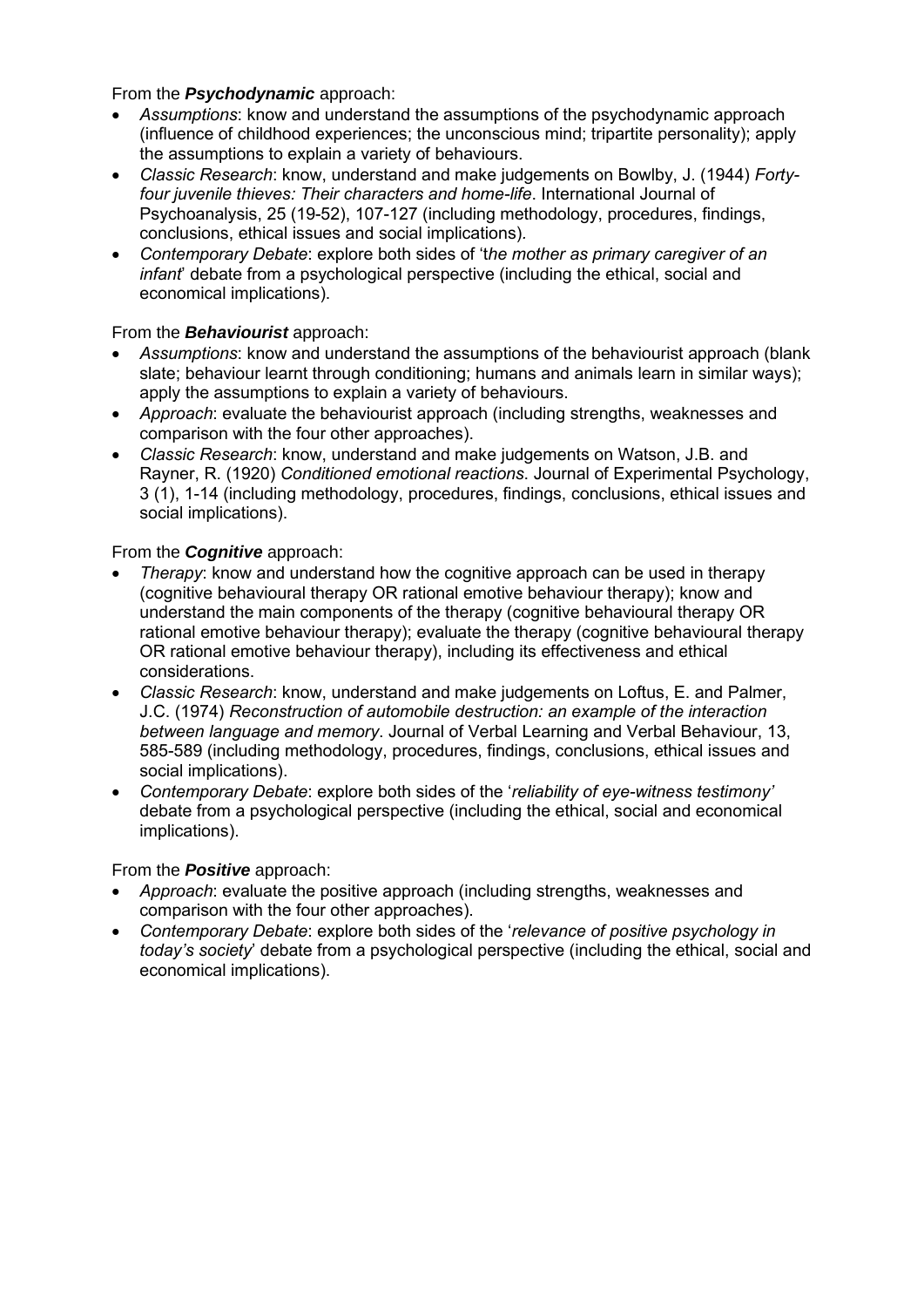#### **Component 2**

A proportion of assessment will be drawn from the following area of content:

Knowledge, understanding and evaluation of: 

#### **Social Psychology**

Milgram, S. (1963) Behavioural study of Obedience. Journal of Abnormal and Social Psychology, 67, 371-8.

Information regarding the remainder of the content of Component 2 examination is not included in this advance information.

#### **Component 3**

*Section A: Applications* – Learners choose to study three from six nominated applications.

For *Addictive behaviours*, the focus of assessment will be drawn from the following areas of content:

- know the characteristics of addictive behaviours.
- know and understand and evaluate at least two social psychological explanations of addictive behaviours, for example, co-morbidity with mental illness; peer pressure; role of the media. Apply the explanations to methods of modifying the behaviours.
- know and understand and evaluate the methods of modifying addictive behaviours (including agonist and antagonist substitution and aversion therapy), including their effectiveness, ethical implications and social implications.

For *Autistic spectrum behaviours*, the focus of assessment will be drawn from the following areas of content:

- know the characteristics of autistic spectrum behaviours.
- know and understand and evaluate at least two individual differences explanations of autistic spectrum behaviours, for example, gender differences; theory of mind; weak central coherence theory. Apply the explanations to methods of modifying the behaviours.
- know and understand and evaluate the methods of modifying autistic spectrum behaviours (including Picture Exchange Communication System (PECS) and Relationship Development Intervention), including their effectiveness, ethical implications and social implications.

For *Bullying behaviours*, the focus of assessment will be drawn from the following areas of content:

- know the characteristics of bullying behaviours.
- know and understand and evaluate at least two social psychological explanations of bullying behaviours, for example, cultural differences; in-group / out-group; moral disengagement. Apply the explanations to methods of modifying the behaviours.
- know and understand and evaluate the methods of modifying bullying behaviours (including Creating A Peaceful School Learning Environment (CAPSLE) and Olweus Bullying Prevention Programme), including their effectiveness, ethical implications and social implications.